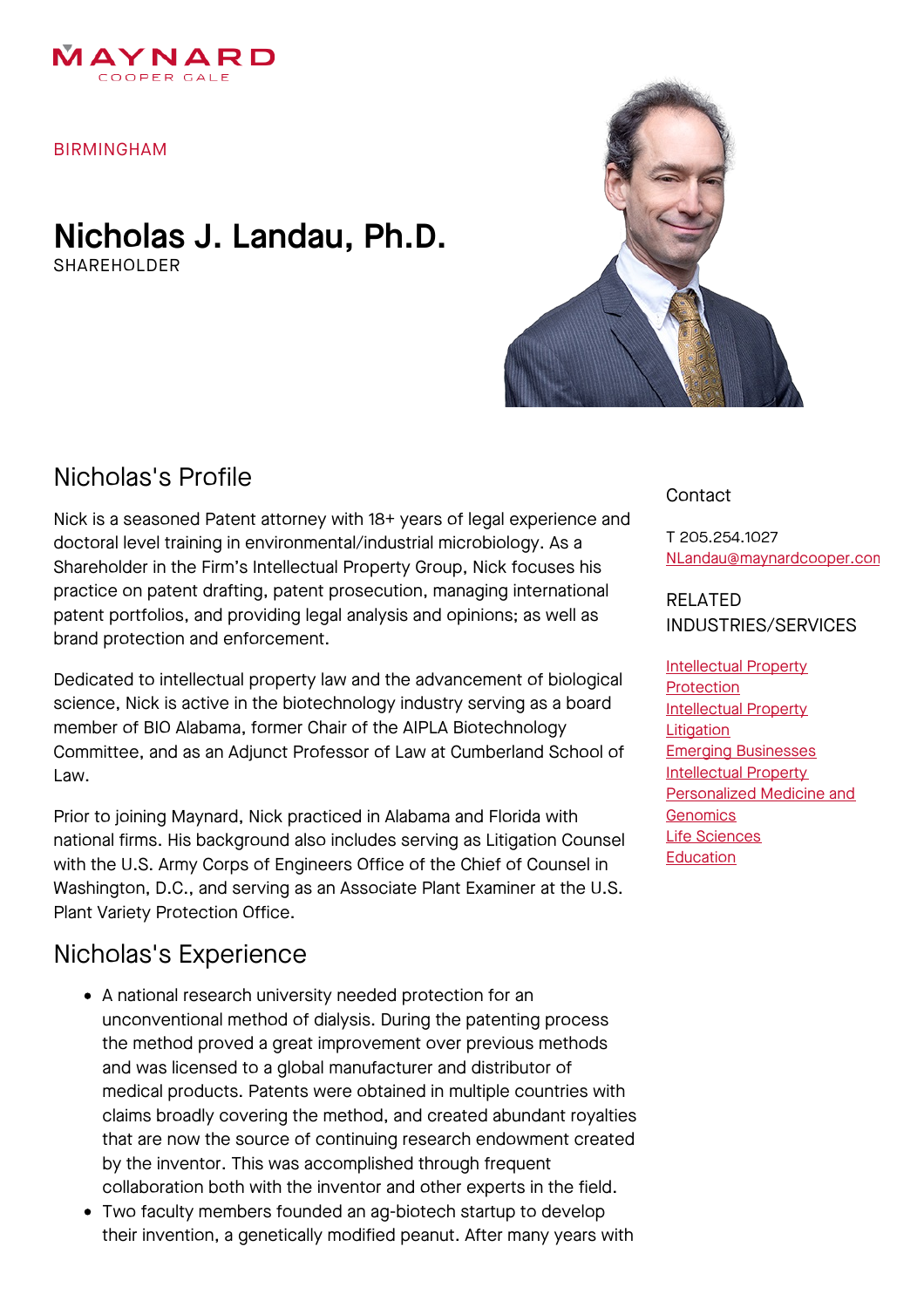another law firm, they had only succeeded in patenting the method of making the plant. Nick was able to obtain patent protection over the plant itself and its useful parts.

- A small business with a highly successful exercise vehicle discovered rampant trademark piracy and knockoffs on dozens of pages of a Chinese-based shopping website. Nick resolved the situation with the website owner within a couple weeks, resulting in complete takedown of the infringing material without having to seek relief in the courts.
- An international chemical company developed an improved method of making high-performance plastics in a very crowded and valuable market. Through careful analysis of the prior art and rigorous collaboration with the client's experts, multiple patents were obtained in the United States despite numerous issues with novelty and obviousness raised by the patent office.
- A nonprofit research institute sought patent protection for the use of several biomarkers in precision medicine applications. Their previous efforts to patent in the United States were stonewalled by the patent office under the Mayo v. Prometheus decision by the Supreme Court. After taking over the portfolio, Nick employed created approaches to successfully overcome the reluctance of the patent office, successfully obtaining several patents.
- A surgeon invented a new surgical approach to a common urinary problem, and an implant useful in the method. A series of patents in the United States and several other countries were obtained covering the implant itself and method, compliant with restrictions in the United States and elsewhere on patenting surgical techniques.
- A small innovative defense contractor invented a fundamentally novel smoke generator. Despite the very distinctive nature of the invention, the patent examiner repeatedly refused to recognize its patentability. Rather than continue with amendments and arguments, Nick made careful use of the ex parte appeals process to ultimately obtain several patents for the smoke generator and improvements on it.
- A land grant research university invented a new method of making biofuel using a novel genetically modified microorganism, in which multiple genes in a metabolic pathway were transferred from a an archaeon into a common lab bacterium. A patent was obtained with little argument despite the complex nature of the invention.

#### Nicholas's Awards

The Best Lawyers in America© for Copyright, Patent, and Trademark Law (2021-present)

Nicholas's Affiliations and Civic Involvement

#### Professional Affiliations

BIO Alabama, Board of Directors